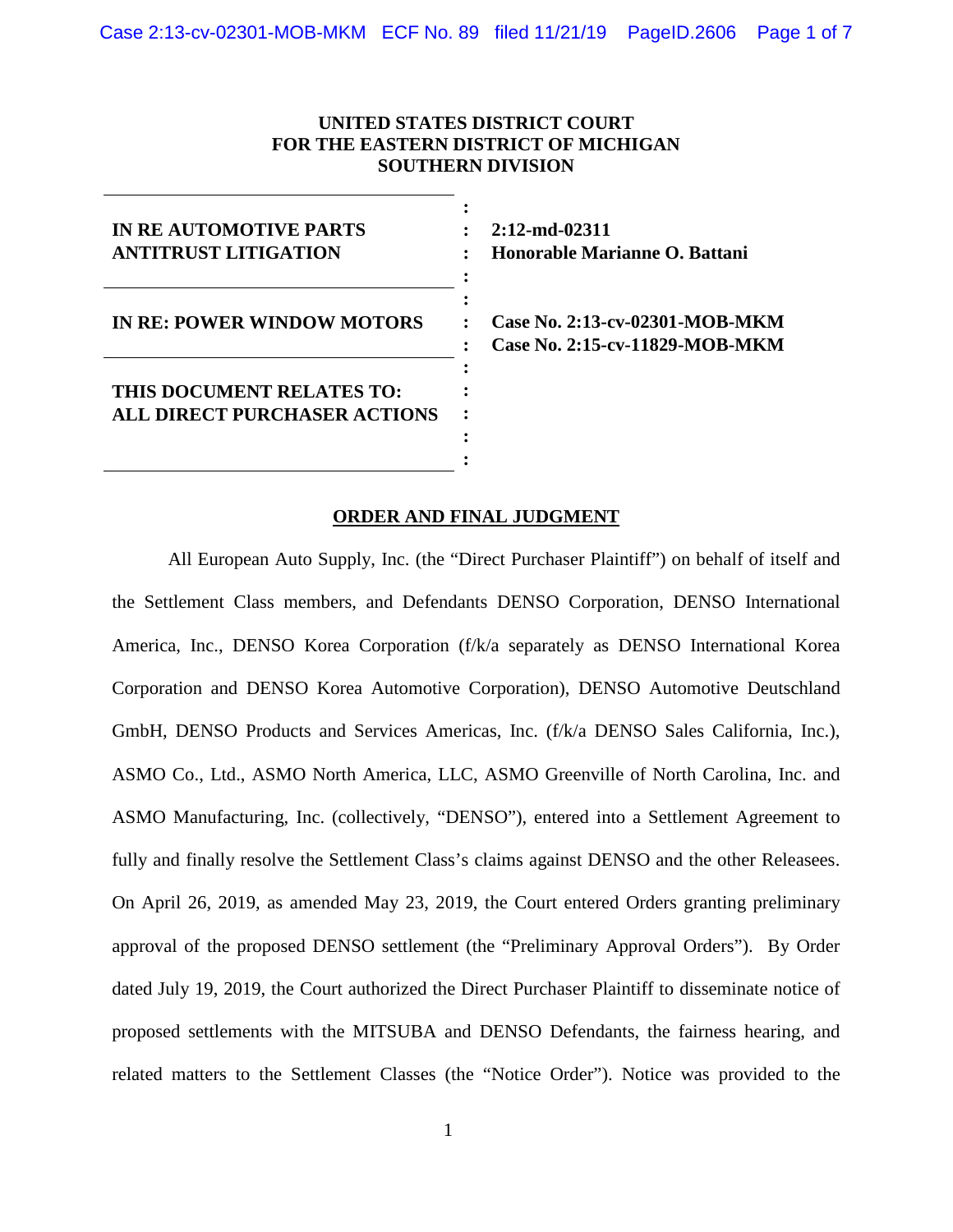DENSO Settlement Class pursuant to the Notice Order and the Court held a fairness hearing on November 5, 2019.

Having considered the Direct Purchaser Plaintiff's Motion for Final Approval of Proposed Settlements with the MITSUBA and DENSO Defendants, oral argument presented at the fairness hearing, and the complete record in this matter,

#### **IT IS HEREBY ORDERED, ADJUDGED, AND DECREED:**

1. This Court has jurisdiction over the subject matter of this litigation.

2. Terms capitalized in this Order and Final Judgment and not otherwise defined herein have the same meanings as those used in the Settlement Agreement.

3. The Notice Order outlined the form and manner by which the Direct Purchaser Plaintiff would provide the DENSO Settlement Class with notice of the settlement, the fairness hearing, and related matters. The notice program included individual notice via first class mail to members of the DENSO Settlement Class who could be identified through reasonable efforts, as well as the publication of a summary notice in *Automotive News*; an online banner notice appeared over a 21-day period on [www.AutoNews.com,](http://www.autonews.com/) the digital version of *Automotive News*; and an Informational Press Release targeting automotive industry trade publications was issued nationwide via PR Newswire's "Auto Wire." Finally, a copy of the Notice was (and remains) posted on-line at [www.autopartsantitrustlitigation.com.](http://www.autopartsantitrustlitigation.com/) Proof that mailing, publication and posting conformed with the Notice Order has been filed with the Court. This notice program fully complied with Fed. R. Civ. P. 23, and the requirements of due process. It provided due and adequate notice to the DENSO Settlement Class.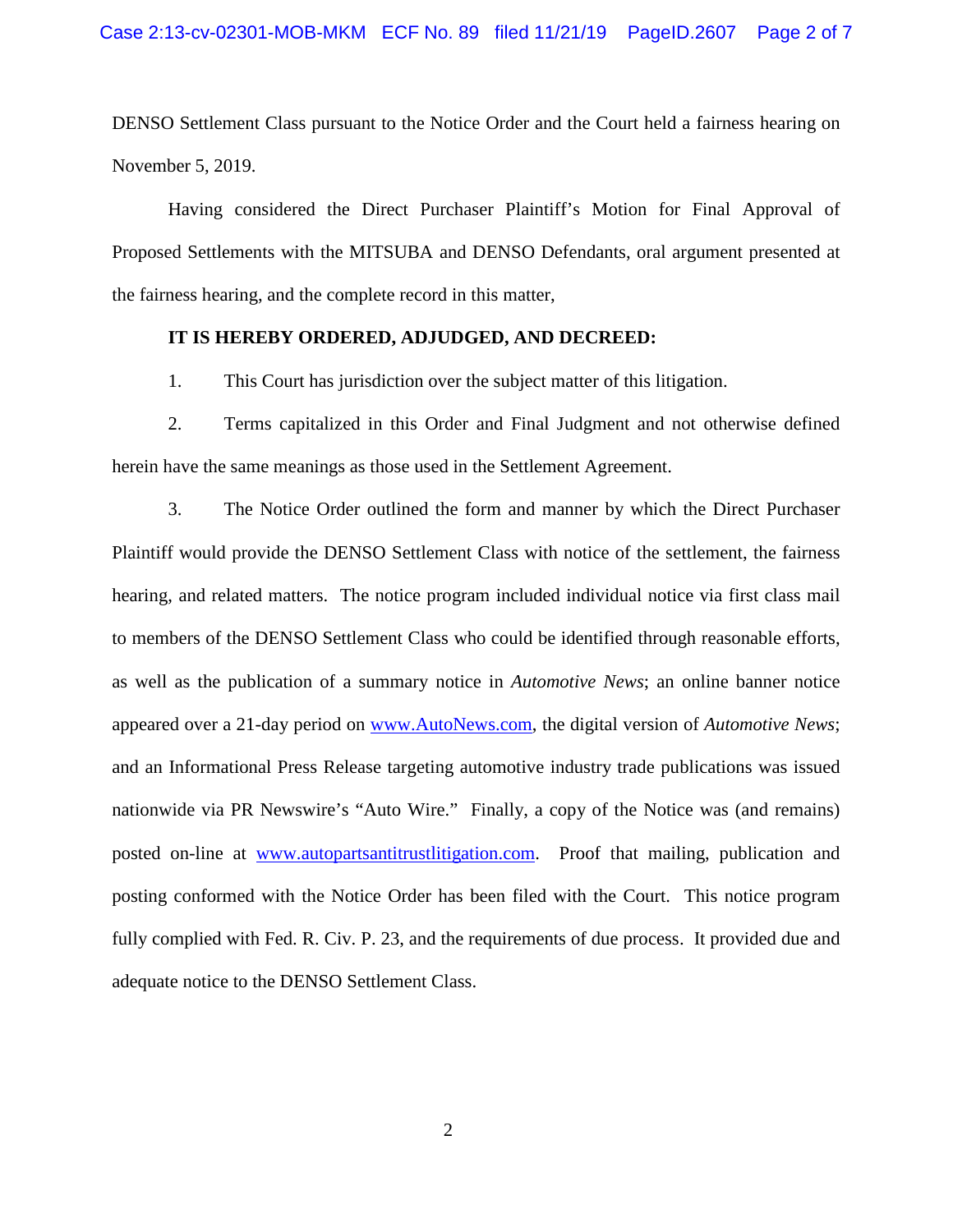4. The settlement was attained following an extensive investigation of the facts. It resulted from vigorous arm's-length negotiations, which were undertaken in good faith by counsel with significant experience litigating antitrust class actions.

5. The settlement was entered into by the parties in good faith.

6. Final approval of the settlement with DENSO is hereby granted pursuant to Fed. R. Civ. P. 23(e), because it is "fair, reasonable, and adequate" to the DENSO Settlement Class. In reaching this conclusion, the Court considered the complexity, expense, and likely duration of the litigation, the DENSO Settlement Class's reaction to the settlement, and the result achieved.

7. The DENSO Settlement Class provisionally certified by the Court in its Preliminary Approval Orders is hereby certified as a class pursuant to Rule 23 of the Federal Rules of Civil Procedure and is composed of: "All individuals and entities who purchased Power Window Motors in the United States directly from one or more Defendant(s) (or their subsidiaries, affiliates, or joint ventures) from January 1, 2000 through July 19, 2018. Excluded from the Settlement Class are Defendants, their present and former parent companies, subsidiaries, and affiliates, federal governmental entities and instrumentalities of the federal government, and states and their subdivisions, agencies and instrumentalities." The Court adopts and incorporates herein all findings made under Rule 23 in its Preliminary Approval Orders.

8. The Court's certification of the Settlement Class as provided herein is without prejudice to, or waiver of the rights of any Defendant to contest certification of any other class proposed in these coordinated actions. The Court's findings in this Order shall have no effect on the Court's ruling on any motion to certify any class in these actions or on the Court's rulings concerning any Defendant's motion, and no party may cite or refer to the Court's approval of the

3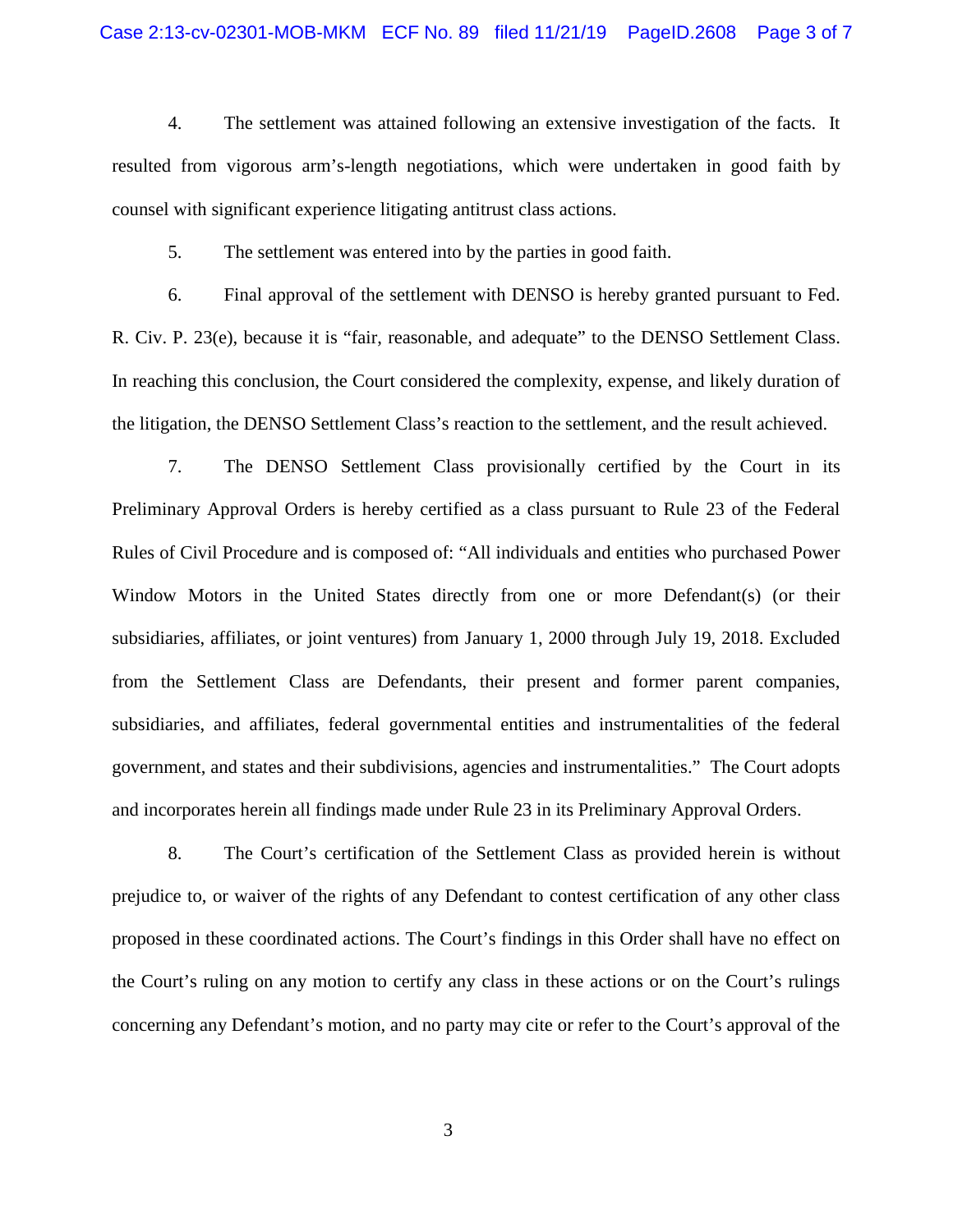#### Case 2:13-cv-02301-MOB-MKM ECF No. 89 filed 11/21/19 PageID.2609 Page 4 of 7

Settlement Class as persuasive or binding authority with respect to any motion to certify any such class or any defendant's motion.

9. The entities identified on Exhibit "A" hereto have timely and validly requested exclusion from the DENSO Settlement Class and, therefore, are excluded. Such entities are not included in or bound by this Order and Final Judgment. Such entities are not entitled to any recovery from the settlement proceeds obtained through this settlement.

10. The Action and all Released Claims are hereby dismissed with prejudice with respect to the Releasees and without costs. The Releasors are barred from instituting or prosecuting, in any capacity, an action or proceeding that asserts a Released Claim against any of the Releasees. This dismissal applies only in favor of DENSO and the other Releasees.

11. The Escrow Account, plus accrued interest thereon, is approved as a Qualified Settlement Fund pursuant to Internal Revenue Code Section 468B and the Treasury Regulations promulgated thereunder.

12. Neither the Settlement Agreement, nor any act performed or document executed pursuant to the Settlement Agreement, may be deemed or used as an admission of wrongdoing in any civil, criminal, administrative, or other proceeding in any jurisdiction.

13. This Order and Final Judgment does not settle or compromise any claims by the Direct Purchaser Plaintiff or the Settlement Class against any other Defendant or other person or entity other than DENSO and the other Releasees, and all rights against any other Defendant or other person or entity are specifically reserved.

14. Without affecting the finality of this Order and Final Judgment, the Court retains exclusive jurisdiction over: (a) the enforcement of this Order and Final Judgment; (b) the enforcement of the Settlement Agreement; (c) any application for distribution of funds,

4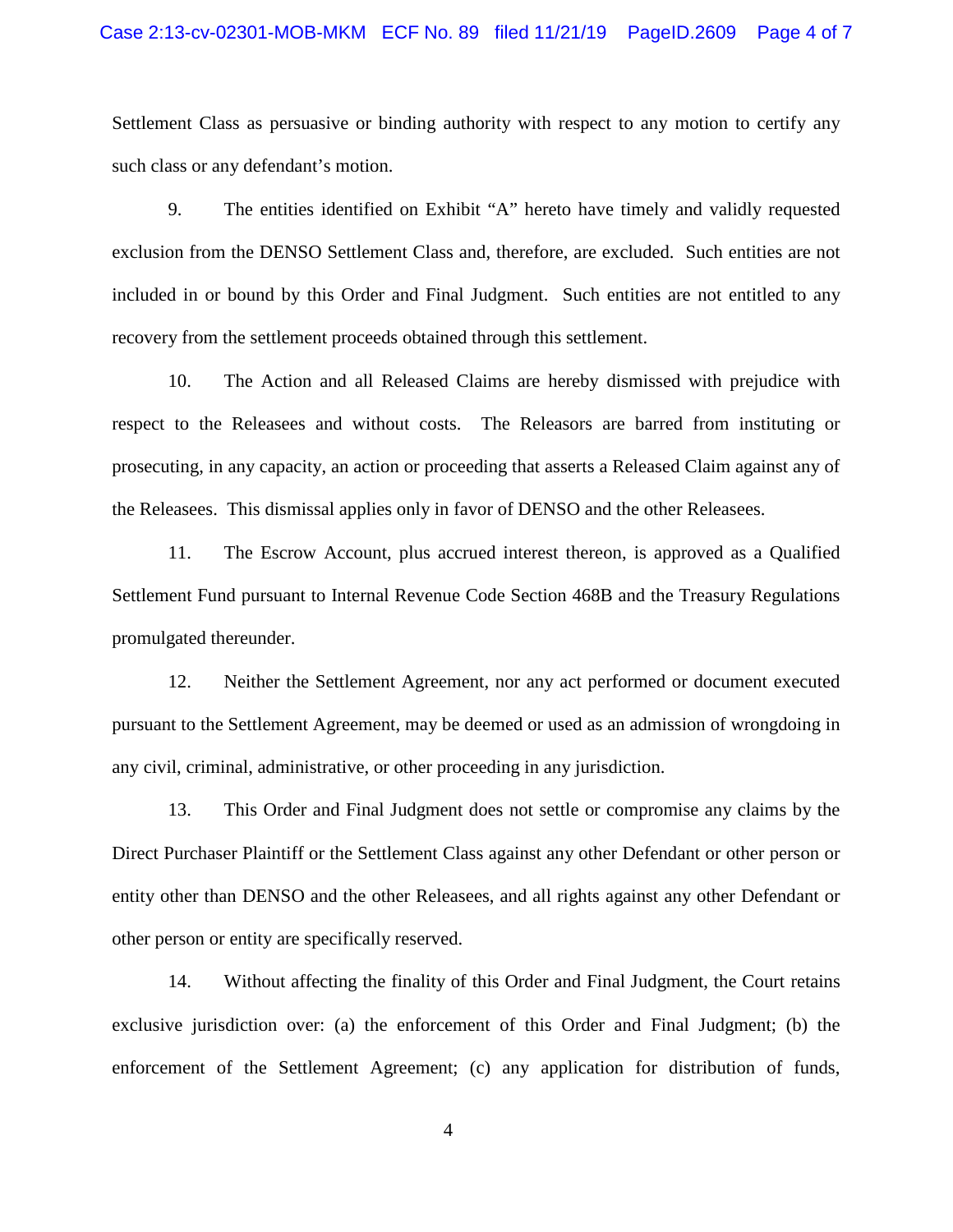attorneys' fees or reimbursement made by Plaintiff's Counsel; and (d) the distribution of the settlement proceeds to Settlement Class members.

15. Pursuant to Fed. R. Civ. P. 54, the Court finds that there is no just reason for delay and hereby directs the entry of judgment as to DENSO.

## **IT IS SO ORDERED.**

Date: November 21, 2019 s/Marianne O. Battani

MARIANNE O. BATTANI United States District Judge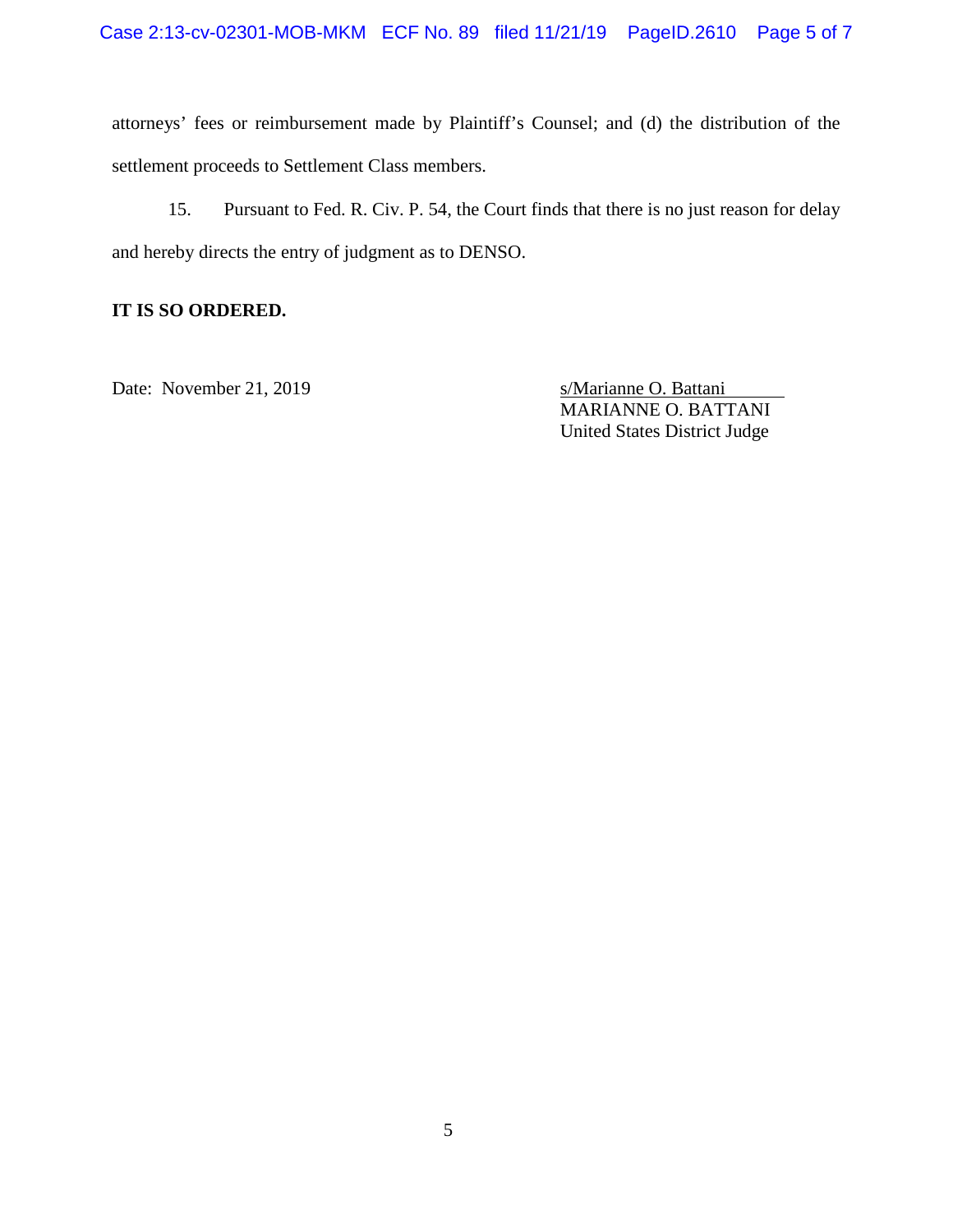# **EXHIBIT A**

### AUTOMOTIVE PARTS ANTITRUST LITIGATION, CASE NO. 12-MD-02311, POWER WINDOW MOTORS, 2:13-CV-02301-MOB-MKM, 2:15-CV-11829-MOB-MKM

### REQUESTS FOR EXCLUSION FROM THE DIRECT PURCHASER DENSO SETTLEMENT CLASS

| <b>SUZUKI</b>                                | <b>TOYOTA</b>                              |
|----------------------------------------------|--------------------------------------------|
| Suzuki Motor of America, Inc. and            | Toyota Motor North America, Inc.           |
| Suzuki Motor Corporation, along with         | Toyota Motor Engineering & Manufacturing   |
| companies in which Suzuki Motor              | North America, Inc. and its subsidiaries   |
| Corporation directly or indirectly owns the  | and affiliates                             |
| majority of voting rights, excluding Maruti  | Toyota North America, Inc.                 |
| Suzuki India Limited                         | Toyota Motor Sales U.S.A., Inc.            |
|                                              | Toyota Motor Manufacturing, Mississippi,   |
| <b>FORD</b>                                  | Inc.                                       |
| Ford Motor Company and its wholly owned      | Toyota Motor Manufacturing, Indiana, Inc.  |
| divisions, subsidiaries and affiliates       | Toyota Motor Manufacturing, Kentucky, Inc. |
|                                              | Toyota Motor Manufacturing                 |
| <b>BMW</b>                                   | Toyota Motor Corporate Service             |
| BMW Manufacturing Co., LLC, along with       | <b>Toyota Motors of America</b>            |
| its parent company (Bayerische Motoren       | Toyota Motor Manufacturing de Baja         |
| Werke Aktiengesellschaft) and affiliated     | California, S. de R.L. de C.V.             |
| entities (including BMW of North             | Toyota Motor Manufacturing, West Virginia, |
| America, LLC and BMW Consolidation           | Inc.                                       |
| Services Co., LLC)                           | Toyota Motor Manufacturing, Alabama, Inc.  |
|                                              | Toyota Motor Manufacturing, Texas, Inc.    |
| <b>SUBARU</b>                                | Toyota Motor Manufacturing, Canada, Inc.   |
| Subaru Corporation f/k/a Fuji Heavy          | <b>Toyota Motor Corporation</b>            |
| Industries Ltd.                              | Toyota Motor Engineering                   |
|                                              | New United Motor Manufacturing, Inc.       |
| <b>FCA</b>                                   | Bodine Aluminum, Inc.                      |
| FCA US LLC and its predecessors-in-interest: | TABC, Inc.                                 |
| DaimlerChrysler, Chrysler LLC, and           | Canadian Autoparts Toyota Inc.             |
| Chrysler Group LLC                           | Toyota Motor Manufacturing de Guanajuato,  |
|                                              | S.A. de C.V.                               |
| <b>MITSUBISHI</b>                            | Toyota Motor Manufacturing California, Inc |
| Mitsubishi Motors North America, Inc. and    | Toyota Motor Manufacturing, Northern       |
| Mitsubishi Motors Corporation including      | Kentucky, Inc.                             |
| their subsidiaries and majority-owned        | Toyota Motor Canada, Inc.                  |
| affiliates                                   | Toyota Motor Asia Pacific Engineering &    |
|                                              | Manufacturing Co., Ltd. and its            |
|                                              | subsidiaries                               |
|                                              | Toyota Motor Thailand Co., Ltd. and its    |
|                                              | subsidiaries                               |